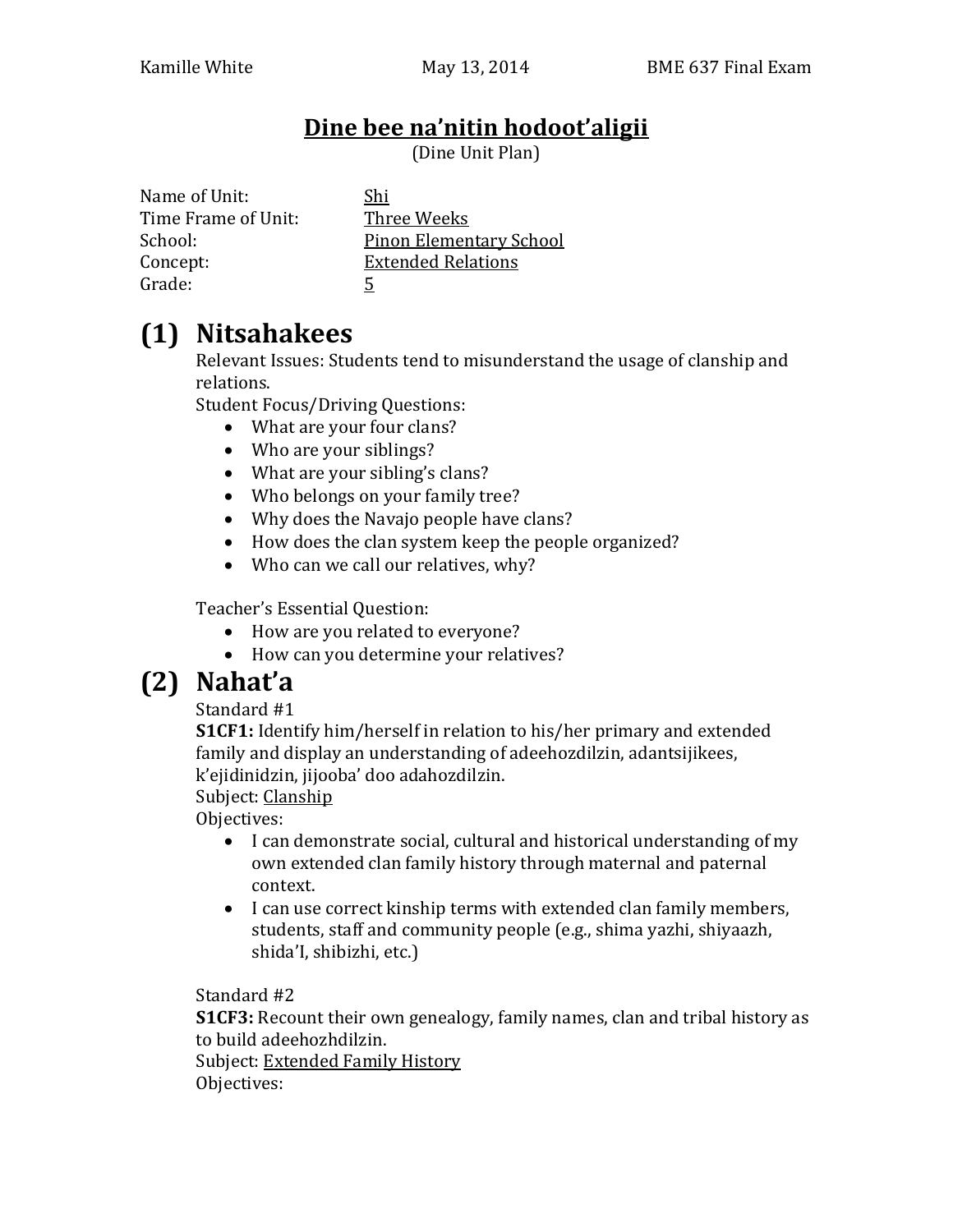- I can research and produce a family tree and a family history; identify and illustrate migratory route into the present location.
- I can recall and retell the origin of the Navajo original clans with elaborative information on the adopted clans from the other tribes and nationalities.

# **(3) Iina**

Culminating Task: Creation of Clan Bracelets Learning section # 1, Subject: Extended Relations Activities: (see lesson plan for details) Standard Numbers:

- **S1CF1**
- **S1CF3**

## **(4) Sii Hasin**

Student Assessment:

- Closure activities
- Formal and informal assessment
- Clan relation quizzes
- Rotation assessment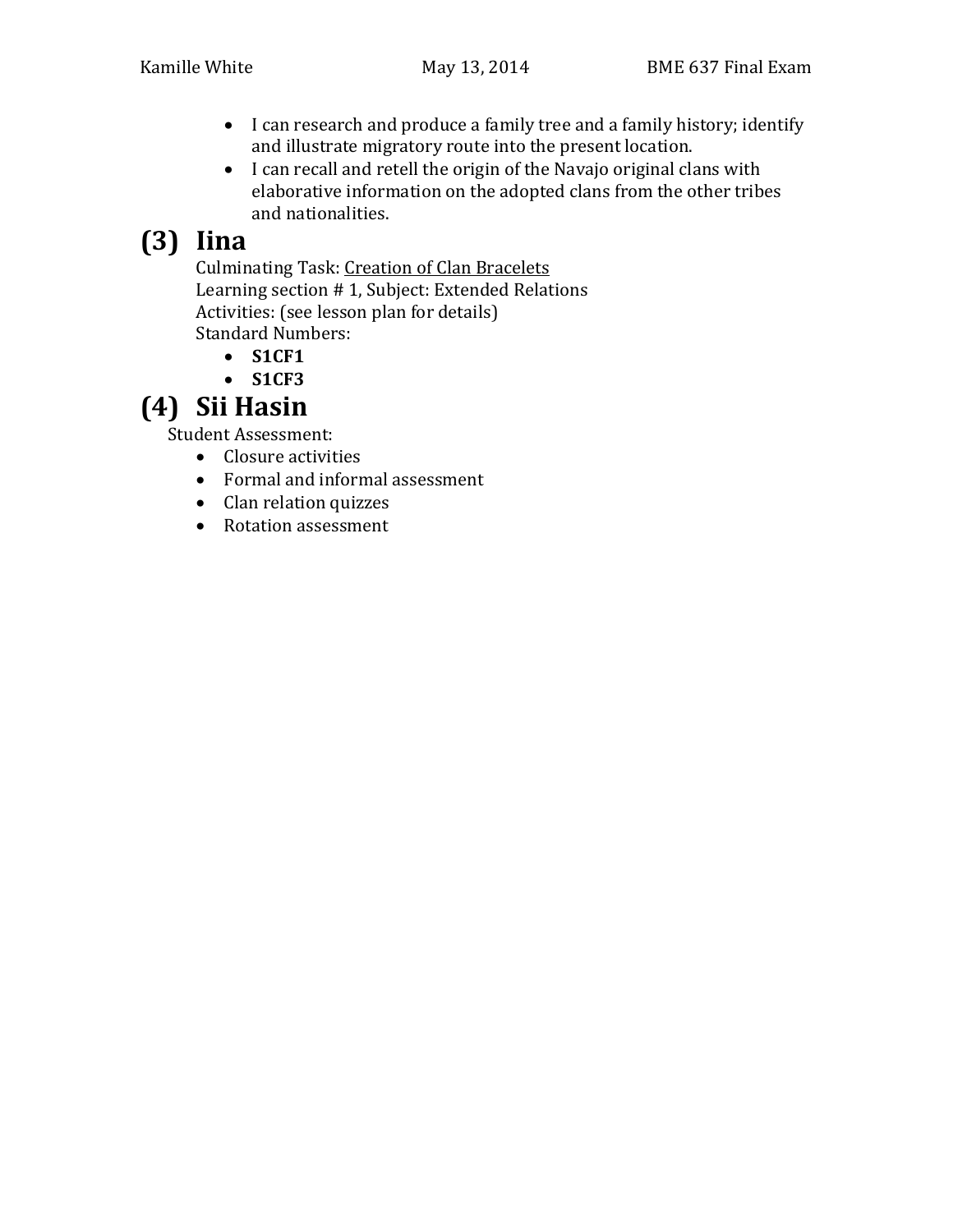| Name of Unit: | Shi                      |
|---------------|--------------------------|
| Grade:        | 5 <sup>th</sup>          |
| Date:         | May 12, 2014             |
| Concept:      | <b>Extended Families</b> |

| <b>Steps</b>                            | <b>Activities</b>         | <b>Strategy</b>       | <b>Materials</b>                |
|-----------------------------------------|---------------------------|-----------------------|---------------------------------|
| <b>Nitsahakees</b>                      | 1. How many               | Hands-on              | <b>Clan Sheets</b><br>$\bullet$ |
|                                         | students know             | learning              | Pre-made<br>$\bullet$           |
|                                         | all four of their         |                       | <b>Buttons</b>                  |
| (a) Students: What                      | clans?                    | Clan sheets to        | Crayons/Markers<br>$\bullet$    |
| do I know?                              | 2. What category          | determine the         |                                 |
| (b) Teacher: How will                   | does your clan            | category of each      |                                 |
| I get the students                      | belong to                 | clan                  |                                 |
| interested?                             | according to              |                       |                                 |
|                                         | the clan sheet?           |                       |                                 |
|                                         |                           |                       |                                 |
|                                         | Teacher will use          |                       |                                 |
|                                         | clan sheets and           |                       |                                 |
|                                         | colors to attract         |                       |                                 |
|                                         | the attention of          |                       |                                 |
|                                         | the students.             |                       |                                 |
|                                         | Teacher will              |                       |                                 |
|                                         | create a model            |                       |                                 |
|                                         | button for                |                       |                                 |
|                                         | students.                 |                       |                                 |
| Nahat'a                                 | 1. Would you              | Partner               | Spinners (made<br>$\bullet$     |
|                                         | want to know              | Discussion            | by students)                    |
| (a) Student: What do<br>I want to know? | who your                  |                       |                                 |
| (b) Teacher: What                       | relatives are in          | Cooperative           |                                 |
| should the kids                         | the classroom?            | Learning              |                                 |
| know?                                   |                           |                       |                                 |
|                                         | Students will be          | Collaboration         |                                 |
|                                         | able to determine         |                       |                                 |
|                                         | the relationships         | Manipulatives         |                                 |
|                                         | within a                  |                       |                                 |
|                                         | classroom setting         |                       |                                 |
|                                         | among 10 to 15            |                       |                                 |
|                                         | students.                 |                       |                                 |
| <b>Iina</b>                             | 1. How are we             | Family                | Clan Sheet<br>$\bullet$         |
| (a) Student: What                       | related?                  | connections           | <b>Clan Sheet</b><br>$\bullet$  |
| did I do to                             | Our relation<br>2.        |                       | organizer table                 |
| address my                              | determines                | Partner<br>discussion |                                 |
| question?                               | which actions<br>that are |                       |                                 |
| (b) Teacher: What                       |                           |                       |                                 |
| should the kids                         | appropriate               |                       |                                 |
|                                         |                           |                       |                                 |